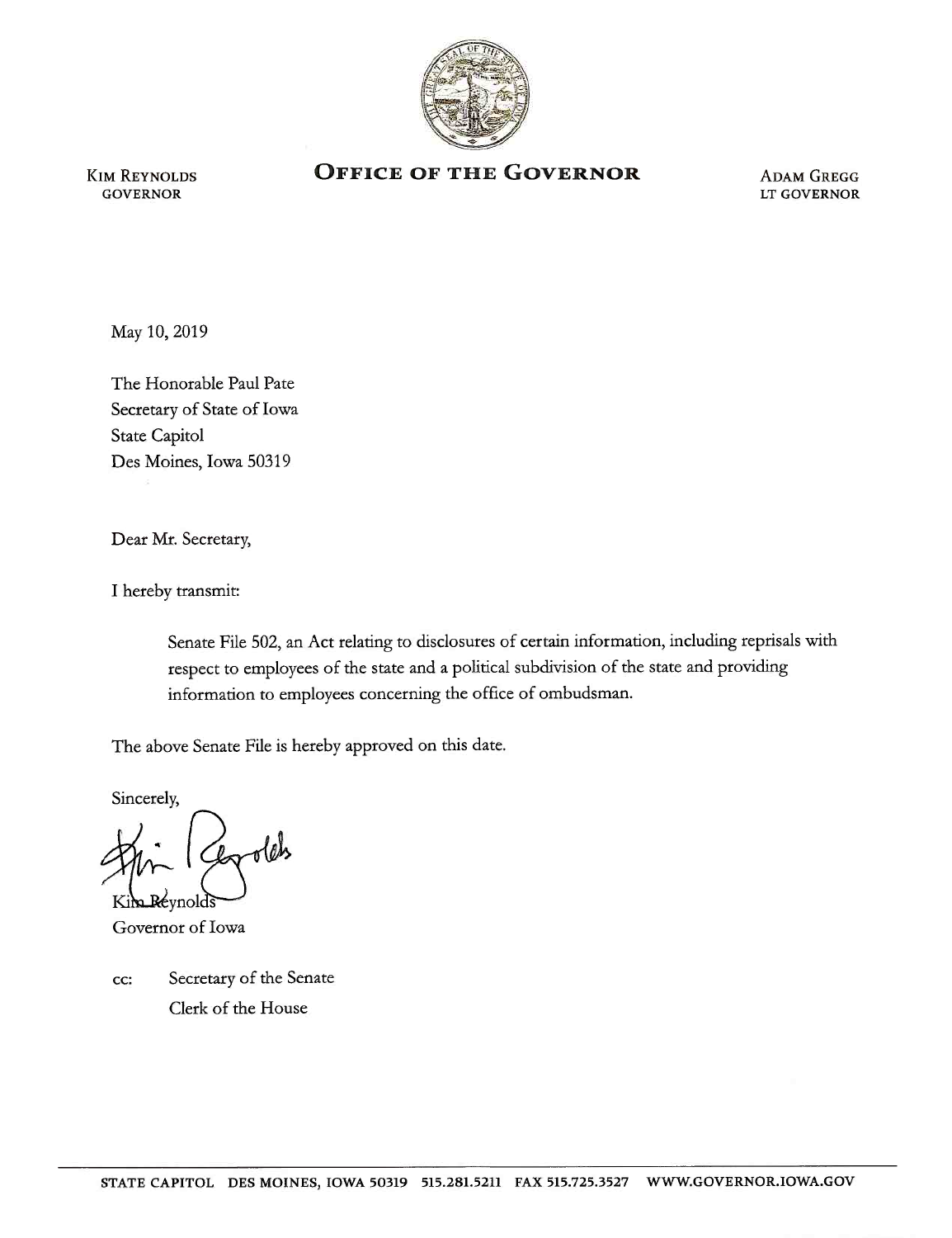

Senate File 502

## AN ACT

RELATING TO DISCLOSURES OF CERTAIN INFORMATION, INCLUDING REPRISALS WITH RESPECT TO EMPLOYEES OF THE STATE AND A POLITICAL SUBDIVISION OF THE STATE AND PROVIDING INFORMATION TO EMPLOYEES CONCERNING THE OFFICE OF OMBUDSMAN.

BE IT ENACTED BY THE GENERAL ASSEMBLY OF THE STATE OF IOWA:

Section 1. Section 70A.28, subsections 2 and 5, Code 2019, are amended to read as follows:

2. A person shall not discharge an employee from or take or fail to take action regarding an employee's appointment or proposed appointment to, promotion or proposed promotion to, or any advantage in, a position in a state employment system administered by, or subject to approval of, a state agency as a reprisal for a failure by that employee to inform the person that the employee made a disclosure of information permitted by this section, or for a disclosure of any information by that employee to a member or employee of the general assembly, a disclosure of information to the office of ombudsman, a disclosure of information to a person providing human resource management for the state, or a disclosure of information to any other public official or law enforcement agency if the employee, in good faith, reasonably believes the information evidences a violation of law or rule, mismanagement, a gross abuse of funds, an abuse of authority, or a substantial and specific danger to public health or safety. However, an employee may be required to inform the person that the employee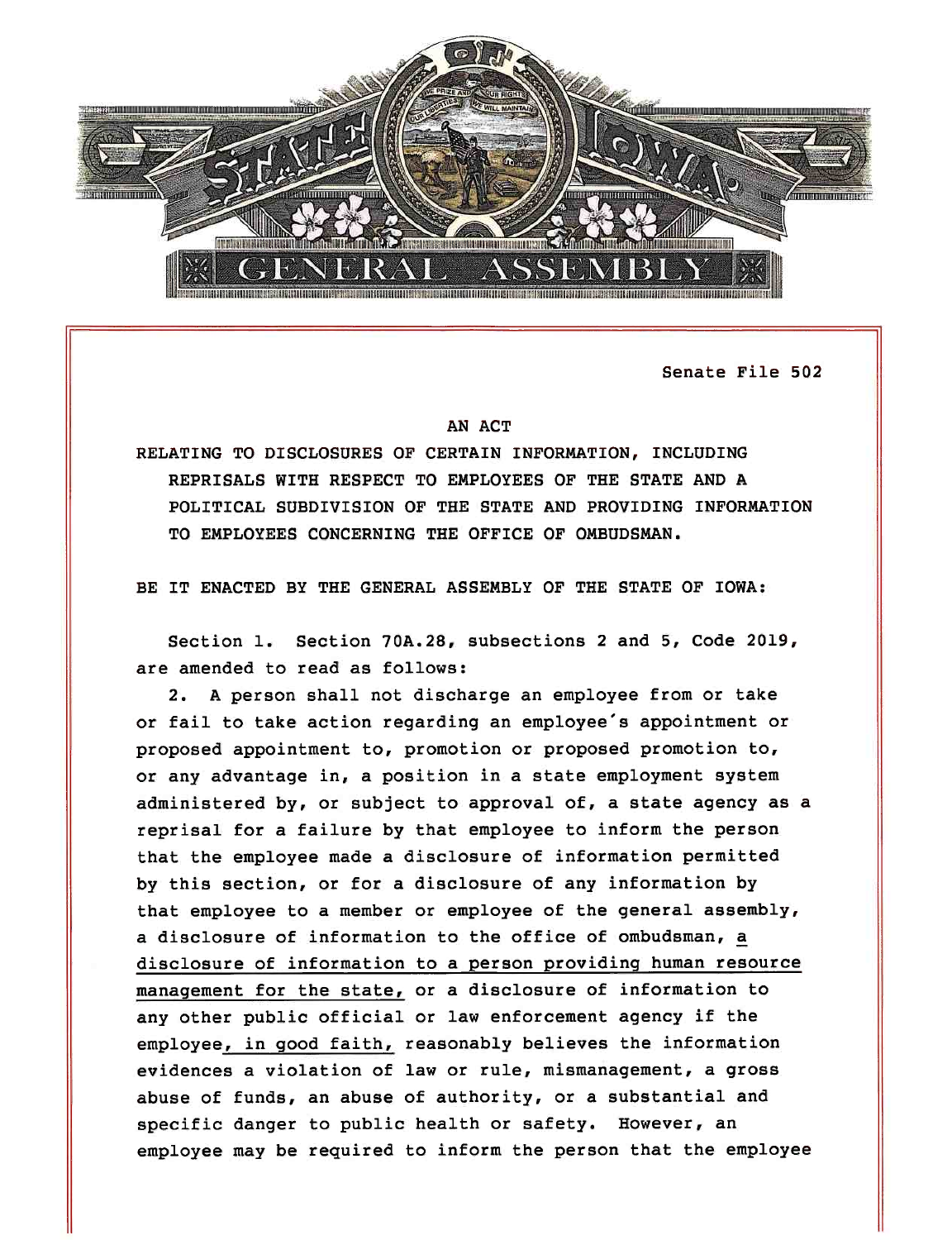Senate File 502, p. 2

made a disclosure of information permitted by this section if the employee represented that the disclosure was the official position of the employee's immediate supervisor or employer.

5. Subsection 2 may be enforced through a civil action.

*a.* A person who violates subsection 2 is liable to an aggrieved employee for affirmative relief including reinstatement, with or without back pay, or civil damages in an amount not to exceed three times the annual wages and benefits received by the aggrieved employee prior to the violation of subsection 2, and any other equitable relief the court deems appropriate, including attorney fees and costs.

*b.* When a person commits, is committing, or proposes to commit an act in violation of subsection 2, an injunction may be granted through an action in district court to prohibit the person from continuing such acts. The action for injunctive relief may be brought by an aggrieved employee,  $\Theta$ r the attorney general, or a person providing human resource management for the state.

Sec. 2. Section 70A.29, subsection 1, Code 2019, is amended to read as follows:

1. A person shall not discharge an employee from or take or fail to take action regarding an employee's appointment or proposed appointment to, promotion or proposed promotion to, or any advantage in, a position in employment by a political subdivision of this state as a reprisal for a disclosure of any information by that employee to a member or employee of the general assembly,  $e^{i}$  an official of that political subdivision, a person providing human resource management for that political subdivision, or a state official, or for a disclosure of information to any other public official or law enforcement agency if the employee, in good faith, reasonably believes the information evidences a violation of law or rule, mismanagement, a gross abuse of funds, an abuse of authority, or a substantial and specific danger to public health or safety. This section does not apply if the disclosure of the information is prohibited by statute.

Sec. 3. Section 70A.29, subsection 3, Code 2019, is amended to read as follows:

3. Subsection 1 may be enforced through a civil action.